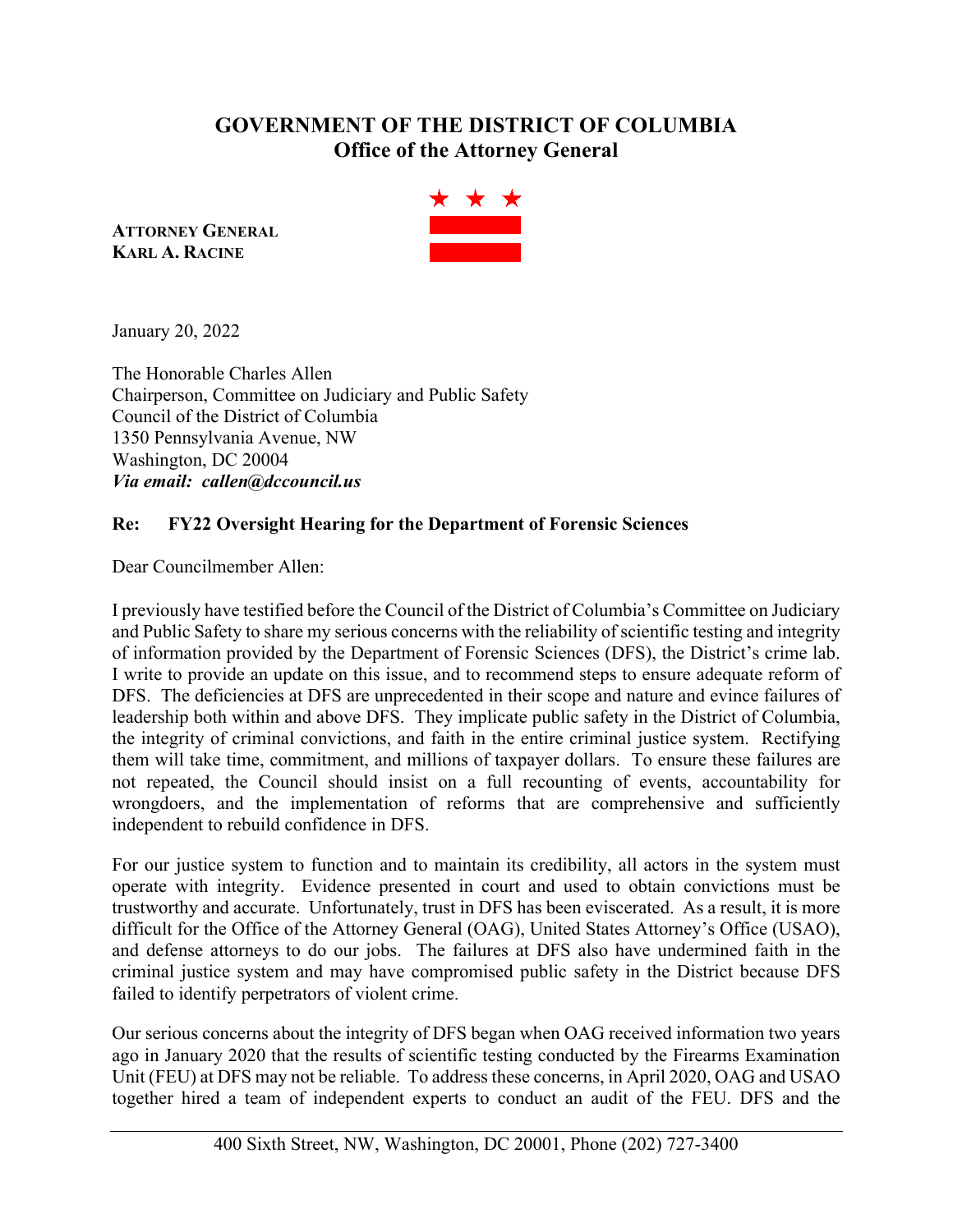The Honorable Charles Allen Chairperson, Committee on Judiciary and Public Safety January 20, 2022 Page 2

Executive rejected our requests to cooperate with the independent audit. Nevertheless, the audit uncovered information that deepened our concern that scientific testing conducted by the FEU was not reliable and, as troubling, that the lab's leadership may have acted to conceal information about the reliability of its testing, including material, exculpatory information in a homicide case.<sup>1</sup> This undermined our confidence in the reliability of all information coming from DFS. Our ethical duties required us to cease using the lab for any testing and to develop a plan to review the integrity of convictions we already had obtained.

Throughout our months-long efforts to understand the nature and scope of the issues and to collaborate with DFS to resolve our concerns, DFS leadership and the Executive downplayed the nature of the problem. They insisted concerns were politically motivated and pointed repeatedly to DFS's accreditation by ANAB—a national accrediting body—as evidence that there was no problem at the lab. Soon after the report of the independent audit was completed, however, DFS lost its accreditation because ANAB had "received credible evidence that [DFS]…deliberately concealed information from the ANAB assessment team, violated accreditation requirements, engaged in misrepresentations and fraudulent behavior, and engaged in conduct that brings ANAB into disrepute."<sup>2</sup>

Finally, on May 28, 2021, after DFS lost its accreditation and could no longer legally serve as the District's crime lab, the Executive hired SNA International (SNA) to conduct a complete assessment of the lab. SNA's report, issued on December 8, 2021, was damning. It confirmed the findings of the independent audit and revealed that the deficiencies at the lab were even more extensive than we had feared. It found, for example, that DFS had an ineffective quality management system; that there were significant issues with the competence of firearms and fingerprint examiners; that management had pressured examiners to reach specific scientific results; and that executive leadership was more focused on meeting timelines and production metrics than the accuracy of results.<sup>3</sup> Because of these and other failures, SNA recommended that all firearms and fingerprint examinations dating back to DFS's formation in 2012 be re-examined.

The extent and nature of these catastrophic failures—failures that may have resulted in innocent people being convicted of crimes while guilty parties remain unidentified—will require a conviction integrity review that appears to be unprecedented in scope. We currently are working with the USAO to recommend a process for identifying cases that require reexamination, which we will make public. For this retesting process to have credibility, however, it is critical that the person or entity tasked with managing it be sufficiently independent. That is because, rather than take responsibility for errors, the Executive throughout this crisis has obfuscated, scapegoated prosecutors, and misrepresented facts. OAG will therefore urge that criminal justice stakeholders

 $<sup>1</sup>$  Additional detail is provided in my testimony before the Council at the Public Oversight Roundtable on the</sup> Operations of the Department of Forensic Science, Thursday, April 29, 2021 (attached).

<sup>&</sup>lt;sup>2</sup> Letter from Pamela L. Sale, Vice President of Forensics ANAB, to Dr. Jenifer Smith, April 2, 2021 (attached).

<sup>3</sup> Alarmingly, SNA uncovered that, when DFS was formed, nine of the 11 fingerprint examiners who were transferred from the Metropolitan Police Department to DFS had failed a skills assessment test, and yet no corrective action was taken by DFS.